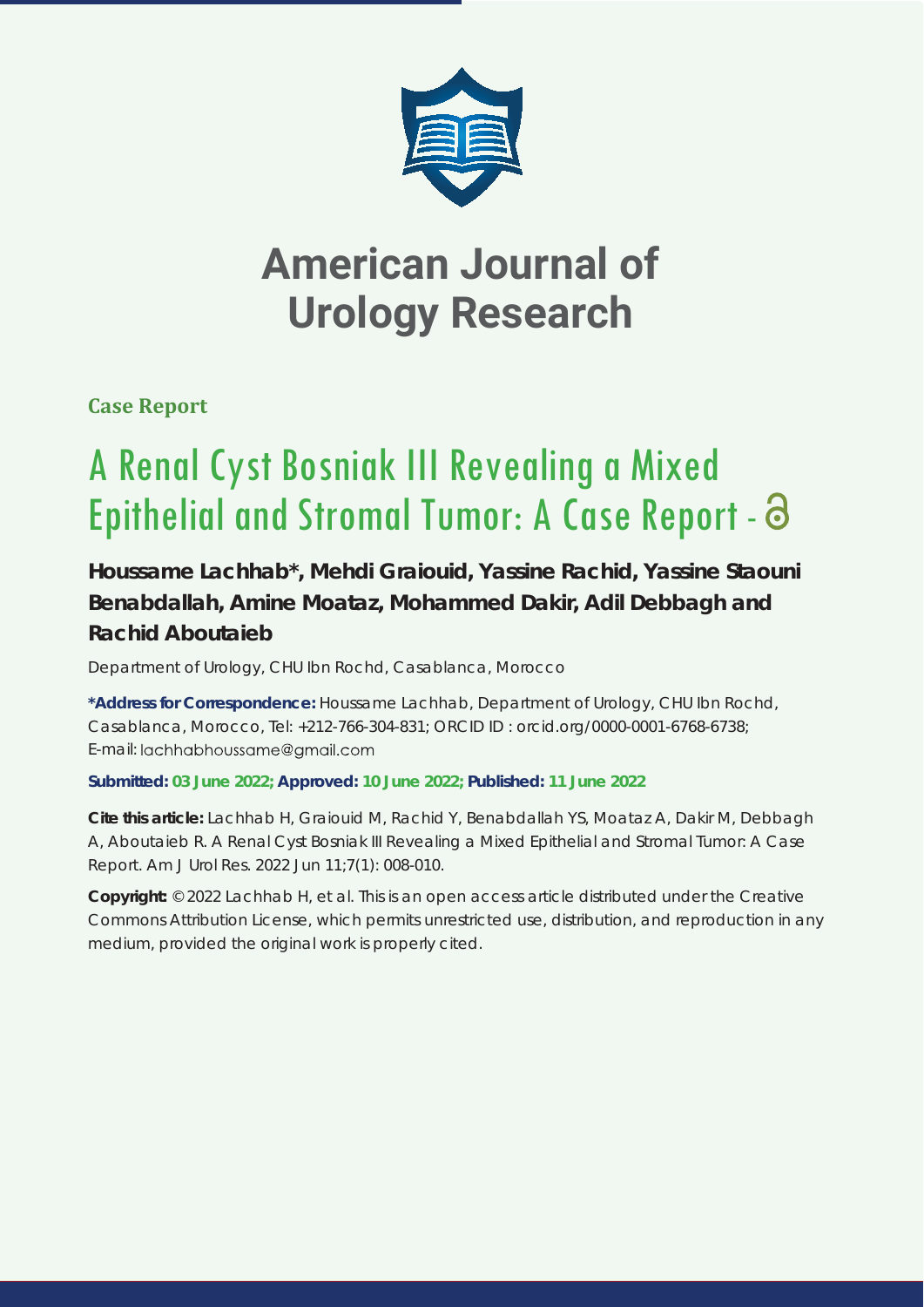#### **ABSTRACT**

Mixed epithelial and stromal tumor of the kidney is a rare tumor, most cases behave benignly, and the etiology remains unknown. It predominantly occurs in perimenopausal woman as a multiloculated cystic renal mass with a variable proportion of solid and cystic components. MEST may mimic many renal cystic pathologies, which makes its diagnosis difficult. The reference treatment remains surgery. We report here the case of a women with a renal cyst Bosniak III that the laparoscopic exploration and extemporaneous examination led to a MEST.

**Keywords:** Mixed epithelial and stromal tumor; Kidney

#### **ABBREVIATIONS**

MEST: Mixed Epithelial and Stromal Tumor

#### **INTRODUCTION**

Mixed epithelial and stromal tumor of the kidney is an uncommon complex neoplasm. Grossly, MEST are typically well circumscribed solid and cystic masses [1].

MEST is usually a benign tumor and local recurrences are rare. It predominantly occurs in perimenopausal women [2].

It is typically cured by nephrectomy, but in a few cases malignant transformation has been reported [3].

MEST is a rare and distinctive neoplasm accounting for 0.2% of all renal cancers [4].

We report here the case of a women with a renal cyst Bosniak III that the laparoscopic exploration and extemporaneous examination led to a MEST.

#### **OBSERVATION**

A 46 years old woman with no significant medical history, presented to our department with a 6 months history of right sided flank pain, and microscopic hematuria. The physical examination revealed right lumbar tenderness. Laboratory tests showed normal complete blood count, normal coagulation profile, and normal renal function.

The Abdominal Computed Tomography (CT) revealed a mid-renal cystic mass with thin wall and discreetly dense content containing multiple fine partitions which are not enhanced after injection of the contrast medium, this mass measures  $81 \times 81 \times 86$ mm (Figure 1).

On the ultrasound complement, it is a cystic formation containing fine avascular echogenic partitions.

Laparoscopic exploration revealed a cystic right medio renal and superior polar mass (Figure 2).

A frozen section was carried out which showed a mixed epithelial and stromal tumor without signs of malignancy. A total nephrectomy was performed. The final anatomopathological examination confirmed the histological nature of the mass (Figure 3).

#### **DISCUSSION**

Mixed Epithelial and Stromal Tumor (MEST) represents a recently described tumor entity of the kidney that was included in the WHO 2004 renal tumor classification [5]. These tumors have been described by diverse nomenclature in the past such as adult mesoblastic nephroma, solid and cystic biphasic tumor of the kidney and cystic hamartoma of the renal pelvis [2]. The tumor classically presents in perimenopausal to older women, at a mean age of 45 years as a combined solid and cystic mass. Most cases also have a history of exposure to estrogen therapy [3].

The patients usually present with nonspecific symptoms, such as flank pain, hematuria, or symptoms primarily suggestive of genitourinary infections [6]. Up to 25% cases are incidentally detected on imaging studies [7].



**Figure 1:** CT scan showing right renal cystic mass (arrow).



**Figure 2:** Laparoscopic view of renal cystic mass.